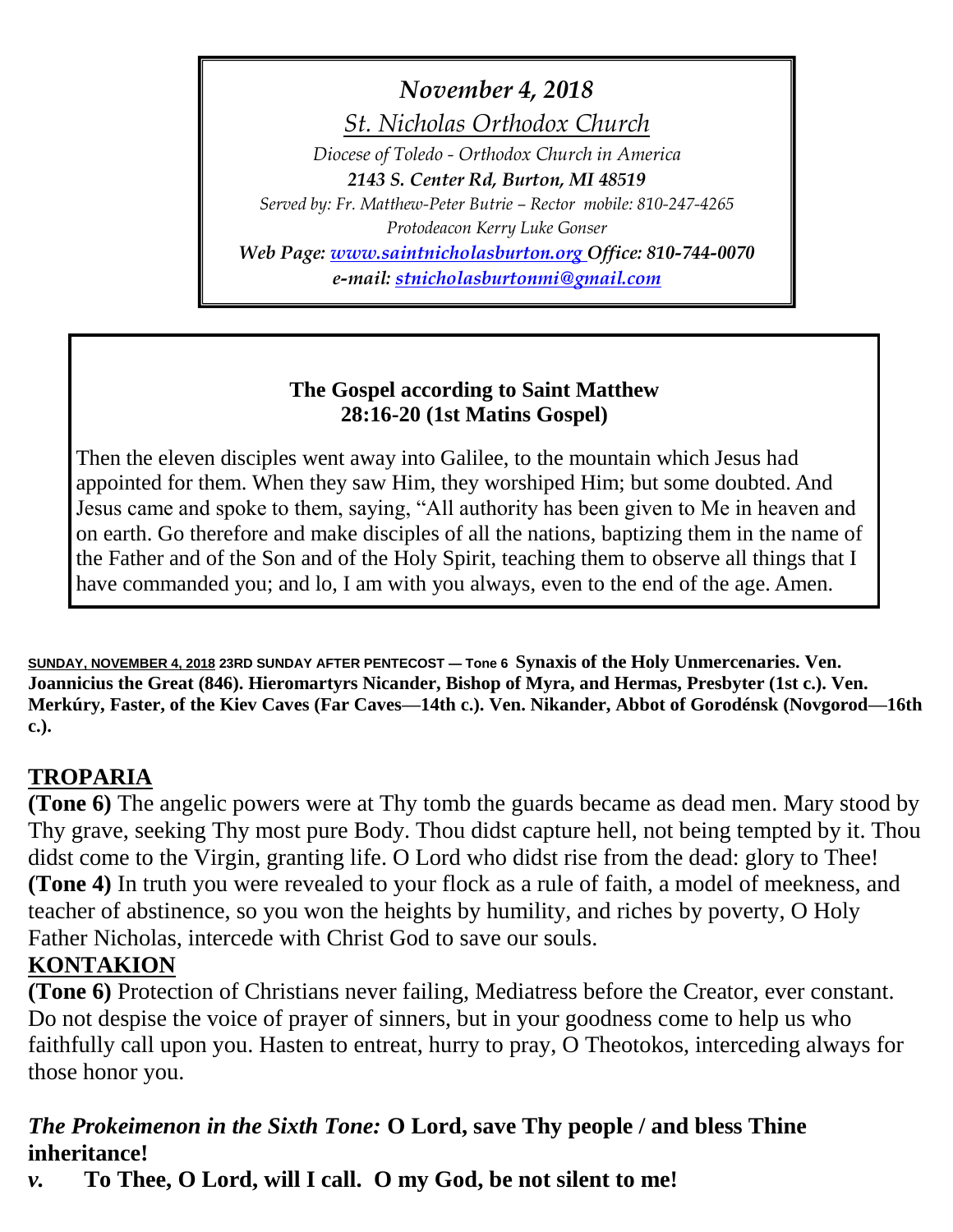## **THE READING FROM THE EPISTLE OF PAUL TO THE EPHESIANS (2:4-10)**

*Brethren*: God, who is rich in mercy, out of the great love with which he loved us, even when we were dead through our trespasses, made us alive together with Christ (by grace you have been saved), and raised us up with him, and made us sit with him in the heavenly places in Christ Jesus, that in the coming ages he might show the immeasurable riches of his grace in kindness toward us in Christ Jesus. For by grace you have been saved through faith; and this is not your own doing, it is the gift of God -- not because of works, lest any man should boast. For we are his workmanship, created in Christ Jesus for good works, which God prepared beforehand, that we should walk in them.

## *Alleluia, Tone 6*

## *v:* **He who dwells in the shelter of the Most High will abide in the shadow of the heavenly God.**

*v:* **He will say to the Lord: "My Protector and my Refuge; my God, in Whom I trust!"**

**THE HOLY GOSPEL ACCORDING TO LUKE (16:19-31)** At that time Jesus said to His disciples: "There was a rich man, who was clothed in purple and fine linen and who feasted sumptuously every day. And at his gate lay a poor man named Lazarus, full of sores, who desired to be fed with what fell from the rich man's table; moreover the dogs came and licked his sores. The poor man died and was carried by the angels to Abraham's bosom. The rich man also died and was buried; and in Hades, being in torment, he lifted up his eyes, and saw Abraham far off and Lazarus in his bosom. And he called out, `Father Abraham, have mercy upon me, and send Lazarus to dip the end of his finger in water and cool my tongue; for I am in anguish in this flame.' But Abraham said, 'Son, remember that you in your lifetime received your good things, and Lazarus in like manner evil things; but now he is comforted here, and you are in anguish. And besides all this, between us and you a great chasm has been fixed, in order that those who would pass from here to you may not be able, and none may cross from there to us.' And he said, 'Then I beg you, father, to send him to my father's house, for I have five brothers, so that he may warn them, lest they also come into this place of torment.' But Abraham said, 'They have Moses and the prophets; let them hear them.' And he said, 'No, father Abraham; but if someone goes to them from the dead, they will repent.' He said to him, 'If they do not hear Moses and the prophets, neither will they be convinced if someone should rise from the dead.'"

## **COMMUNION HYMN**

Praise the Lord from the heavens! Praise Him in the highest! Alleluia, Alleluia, Alleluia!

**Saint Makarios, the famous Desert Father, had decided to go to a church festival along with the monk who was subservient to him. The young monk had gone on ahead. He was a beginner and had a beginner's zeal. As he was walking along he met an idolater, a priest of a pagan temple. He spoke harshly to him and said:**

**"Where are you off to, you deluded soul?"**

**The priest was enraged and attacked the novice, leaving him virtually unconscious.**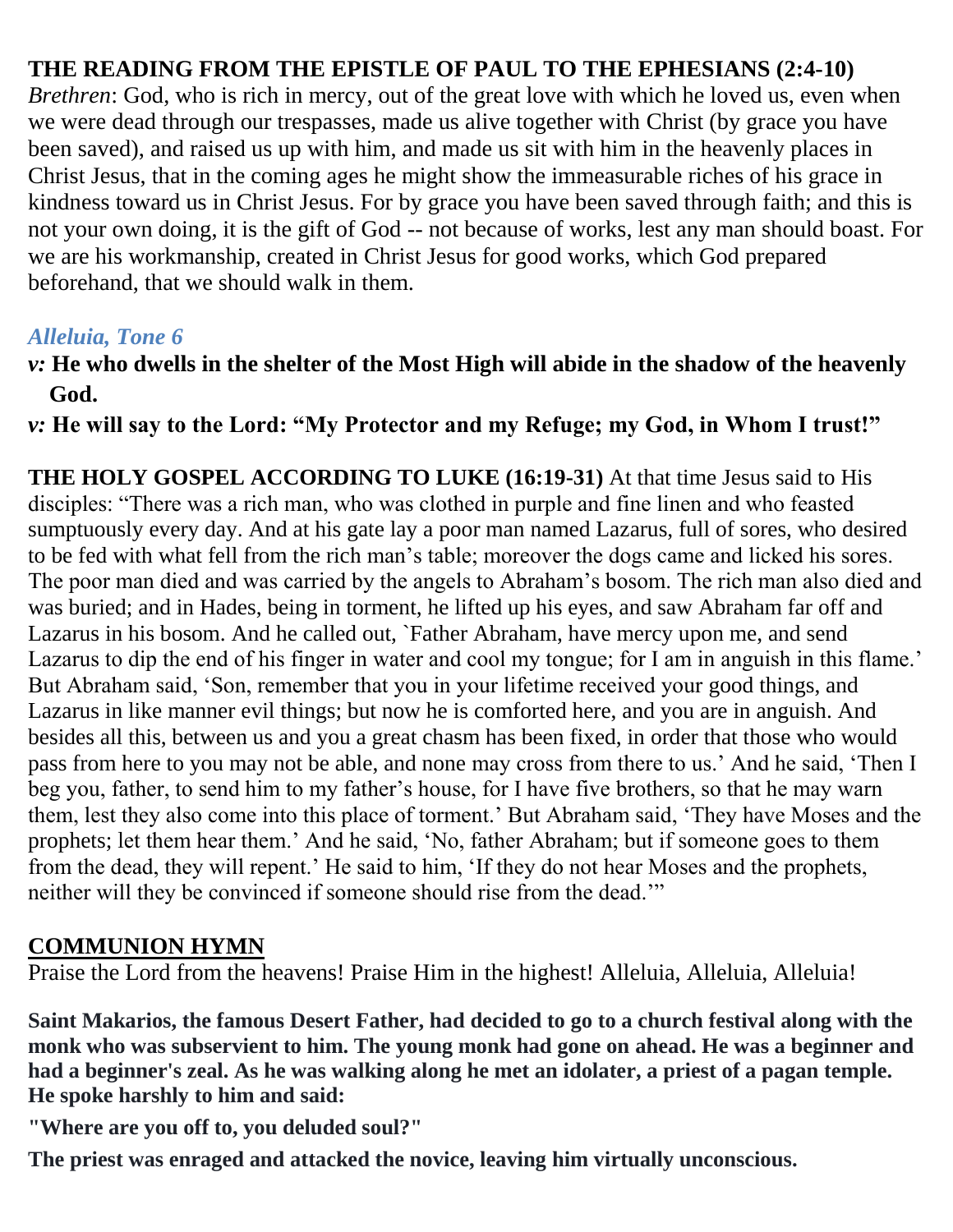**A short time later the priest met the elder. When Abba Makarios, blessed as he was by divine grace, saw the man in a state of shock and aggravation, he said to him:**

**"Good man of God, where are you going to?"**

**As soon as the priest heard these words his heart softened, he stopped in his tracks, and said:**

**"Your words have calmed me down."**

**"Yes," said Abba Makarios. "I see you're in a hurry, only you don't know where you're hurrying to."**

**But he said it in a humble and brotherly tone of love.**

**"When you speak," said the idolater, "your words open my heart, but a short time ago another monk spoke to me in a very different way and I gave him a good beating."**

**Abba Makarios spoke to him in such an inspired way that the idolater gradually changed his beliefs, became a monk and was saved. With his good words and manners Abba Makarios communicated the good spirit. He communicated the uncreated energy and entered the soul of the idolater. The novice, on the contrary, communicated a spirit of anger and aggression from the spirit he had within him.**

# November 4, 2018 ઓફ્રેન ઓફ્રેન ઓફ્રેન એફ્રેન ઓફ્રેન ઓફ્રેન ઓફ્રેન ઓફ્રેન એફ્રેન એફ્રેન એફ્રેન એફ્રેન એફ્રેન એફ્રેન

**CANDLE INTENTIONS FOR THE HEALTH AND BLESSINGS OF**  Peter Branoff~29<sup>th</sup> anniversary of his transplant 10/30 Linda Branoff Happy birthday Kuma Mira **Kuma Bosa** Deborah Neely, Happy Birthday Nov. 3~Health & God's blessings Mom God's blessings for continued good health for our son Michael on his birthday Oct. 29 Mom & Dad Fr. Tom, Fr. Dimitrie, Fr. Anthony, Aaron, Reggie, John, Alex, Rimi, Allen, Deborah, JoAnn, Susan, Luba, Kosta, David, Anna, Walt, Vladimir, Dorothy, Michael, Allison, Stojan, Mira, Bosa, Jeanette, Christopher, Ted, Marlene, Marcia, Joseph, Nicholas, Margaret, Gladys, my family and friends Joe Tome Special Intention Joe Tome Health & blessings: Tamara, Nina, Wolodja, Larrisa & their families Lucy Hogg Feodosiy, Oleg, Irina, Galina, Nikolay & Nikolay Irina Sivergina Health & God's blessing for Rose & John Goodman Ben & Mike Goodman Ben & Mike Goodman

#### **CANDLE INTENTIONS FOR BLESSED REPOSE**

In memory of Helen Bibilikow on her birthday Oct. 31 Love, Dorothy & family Blessed Repose for our sweet, brave grandson Andrew. Love always Baba & Dedo Adelaida, Vitaliy, Vasiliy, Andrey, Galina, Nikolay, Ekaterina, Ekaterina, Feodosiy & Yuliya Irina Sivergina Donor Linda Branoff Loving memory~Susan Goodman Ben & Mike Goodman Victor Brown, birthday Nov. 8. Blessed Repose~Memory Eternal Dorothy Goodman

# န္းမွို့ေခါင္ဆိုေခါင္ဆိုေခါင္း ျပည္ေနျပင္း ခင္ဆိုေခါင္း အိုင္းေရးမွာေခါင္း ေဆြးေခါင္း ေခါင္း

**WELCOME** to all our friends and visitors. Please join us in our fellowship hall.

**DESSERTS** are provided today by Lori Brock in memory of Harold Brock (4 yrs.).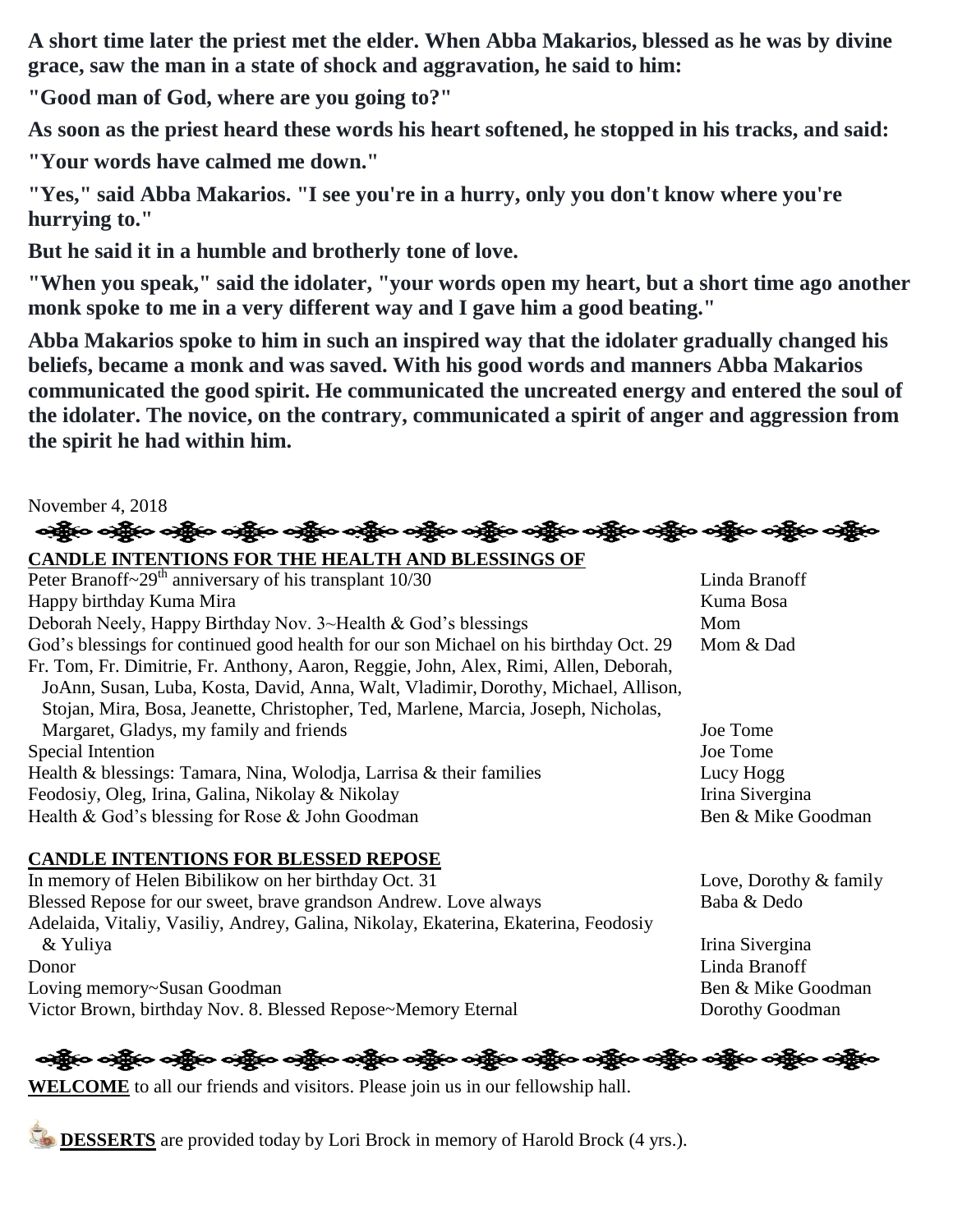#### **ELECTION OF PARISH COUNCIL, AUDITORS, LAY DELEGATES & NOMINATING COMMITTEE Parish Council Nominees (3 will be elected)**

Michelle Gerzevske Sharon Jernigan (term ending 2018) Fannia Young Kathy Gonser (term ending 2018) Cathy Steiner (term ending 2018)

#### **Auditors Nominees (1 need to be elected)**

Linda Branoff

#### **2019 Diocesan Conference Lay Delegate Nominees (1 will be elected)**

Deborah Gonser-Adams J. Joseph Tome

#### **Nominating Committee Nominees (all are currently on the Nominating Committee 5 need to be elected):**

Deborah Gonser-Adams Paul Brayan Christine Panoff J. Joseph Tome

#### **The annual elections will take place today.**

**To vote at this meeting, you must meet these requirements from the Parish Bylaws (rev. 2013): Article VI - Parish Members in Good Standing** 

1. A member of the parish "in good standing" must be 18 years of age or over and must be baptized and chrismated (confirmed) in the Orthodox Church or have been duly and properly received, if a convert, into the Church according to the decisions of the parish priest and, if necessary, the Diocesan Bishop…

3. A member of the parish must make Holy Confession and receive Holy Communion at least once a year especially during Great Lent or Holy Week.

Additionally, a parish member must sign a Pledge card.

**HANDICAPPED PARKING** Please leave ample parking spots available that are nearest the parish hall door for the handicapped. *Thank you*.

**HOPE IN A BOX** is collecting **blankets & coats** for the month of November. Place the items in the blue box in the Parish Hall. Catholic Charities Community Closet will distribute the items.

**FOOD DRIVE** Place non-perishable food items in the other blue box in the hall.

**WORK READY ROOM** Catholic Charities Work Ready Room wants your new & gently used career clothes to help individuals in need! i.e. Khakis, Scrubs, Shoes, Work Boots, Dress Pants & Collared Shirts. For more information call 810-265-7025. Donations can be dropped off Mon-Fri at 812 Root St, Flint.

**GENESEE HEALTH SYSTEM** is offering a luncheon meeting to meet with their staff and talk about their resources, community needs, church mental health needs, and how they can be of help. The luncheon will be hosted on Friday, November 9 from 11:30 am to 2 pm at Brookwood Golf Club at 6045 Davison Rd, Burton. If you are interested in representing our parish at this luncheon, please see Fr. Matthew.

**COOKIE WALK** If anyone is interested in baking poppy seed & nut rolls for the cookie walk we'll be meeting today in the conference room after the election or you can call Lucy Hogg (810-695-3110). The Cookie Walk will be held on Saturday, December 8 from 10 am to 1 pm.

**ANGEL PROGRAM** Our parish will participate in this program for this Christmas as part of our Advent fast helping those in need. In the parish hall is the Angel Tree with 52 children's names on it. Gifts need to be placed in a gift bag or wrapped but **you must include the child's names and code number on the gift tag.** Gift range is between \$30 & \$40. Please return the gifts by December 2. If there are any questions, please contact Connie Maxim (810-603-7717).

**NOISY OFFERING** On the 3<sup>rd</sup> Sunday of each month, our grade school and elementary children will come and collect your spare change during the announcements. As you drop your change into the plate it will make noise, so the name "noisy offering." The children will count the change and dedicate it to a charity project. Please bring your spare change on Sunday, November 18 when the children will take up this collection.

**FACEBOOK PAGE** Please visit and follow our parish Facebook page:<https://www.facebook.com/stnicholasburton>

# **Weekly Schedule:**

Today Election. Meeting for the Cookie Walk

**Monday, Nov. 5 Communion calls in Bay City, Caro & Lapeer**